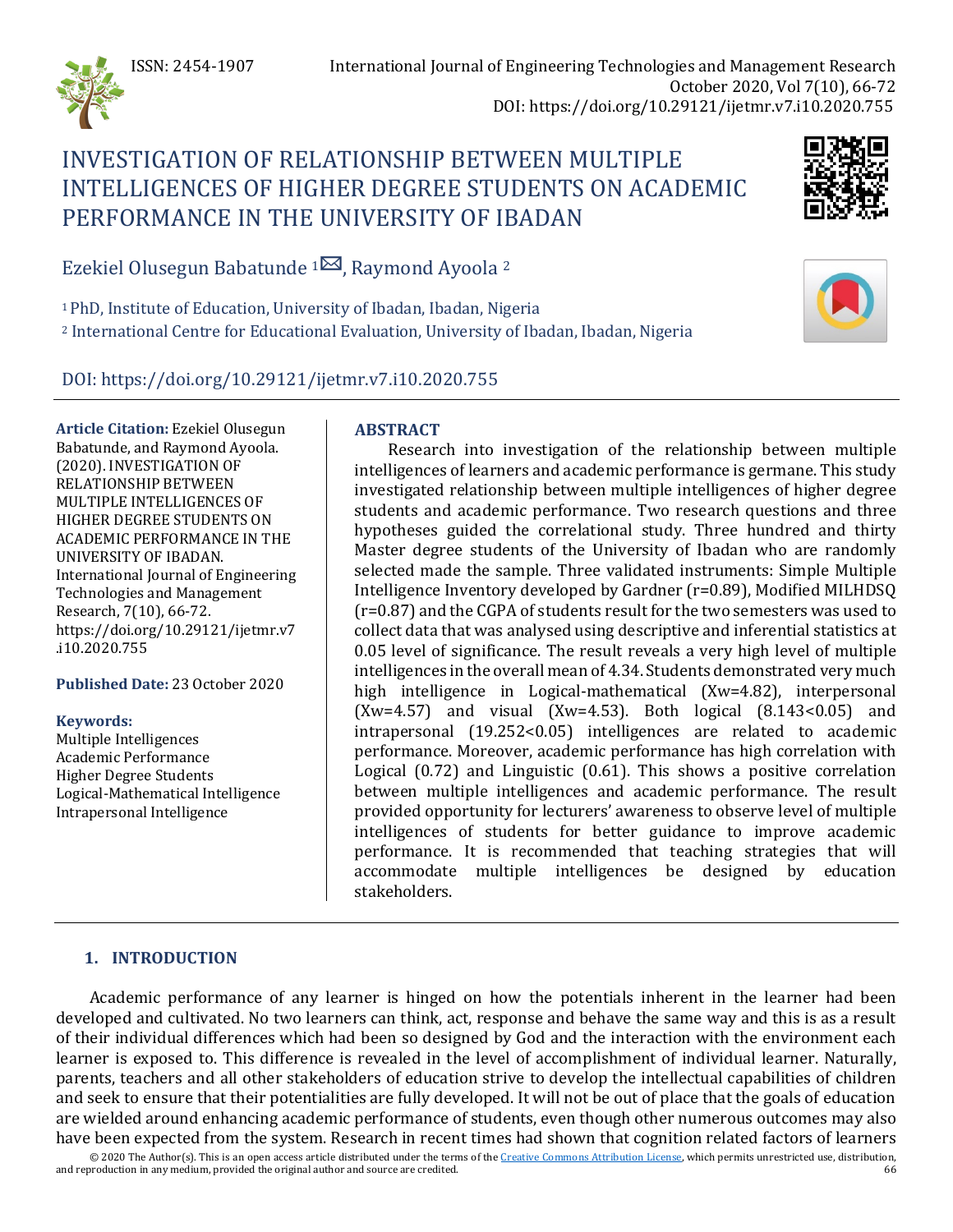#### Investigation of Relationship Between Multiple Intelligences of Higher Degree Students on Academic Performance in The University of Ibadan

play pivotal role behind their academic performance. However, among learner related variables of academic performance is the intelligence which is a force to reckon with and be held in high esteem.

These days, researchers have developed keen interest in the study and identification of the profile of multiple intelligences of learners belonging to various educational grades so that it could be nourished in order to optimize their academic performance. Researchers are also spending much effort to find out whether there exists any relationship between any particular type of intelligence of the learner and their level of academic performance in any particular subject. In today's world, rapid and wide developments in science, technology, communication and emergence of new views about social, political, economic, and cultural issues bring about fundamental changes in educational systems and teaching methods (Yaghoob, Hossein, Mahin, & Fatemhi, 2016).

In order to successfully educate all students in tertiary institutions, lecturers should be aware of the students' individual differences and multiple intelligence profiles. In primary and secondary schools, logical and linguistic intelligences tend to be emphasized in teaching. Students who are more developed in other intelligence dimensions are often ignored. Therefore, identifying and knowing students' intelligence profile by the lecturer is important as it has implications for instruction.

Gardner (2006) asserted that individual differences reflect multiple intelligences of human beings; and through these intelligences, every individual attempts to explore the world. This forms the basis for the behavior exhibited by individual to show how vast they are with their immediate environment (Arnold & Fonseca, 2004). What the multiple intelligences theory offers is not only significant from a theoretical perspective, but also has important practical implications for teaching practice. Lecturers should consider different multiple intelligences of their students during their teaching and should encourage the students to use their different intelligences in their learning (Gen, 2000). As Larsen-Freeman (2000) suggested, in an attempt to improve quality of teaching and learning, both the lecturer and student should take into account their own different multiple intelligences especially when it comes to career choice, learners' multidimensionality is expected to be celebrated and all intellectual abilities enhanced (Cohen, 2003). According to Gardner (2006), this multiple intelligences give distinction to individuals from each other because each individual possess a unique profile of intelligences of unpredictable notches.

Although, no one intelligence is considered superior to others, Gardner (2003), opined that all intelligences are required for an individual in order to participate, act purposefully and be creative in the society. In order to be successful in educating all students, lecturers should be conscious of students' individual differences and multiple intelligence profiles as multiple intelligences principles offers useful suggestions for providing a more reasonable and practical approach to instruction. Furthermore, individual intelligence can be improved through various educational ideas such as identification of weakness and strength of each learner's intelligence. In view of this fact, research into the identification and investigating the relationship between multiple intelligences of learners and their academic performance from the cradle cannot be over emphasized.

The study of multiple intelligences is at the center of multiplicity ways that learners are exposed to educational course; it also helps lecturers and learners to successfully plan for individualized tutoring. Consequently, many researchers stress the importance of identifying the profiles of learners and empowering them with the recognition of their intelligences in order to enhance and develop learning (Gurbuz & Gurbuz 2010; Natasa 2010; Netoa, Ruiza & Furnham 2008; Wu & Alrabah, 2009). Thus, it seems necessary to consider their intelligences when designing teaching and learning pedagogy so as to enhance the students' learning performance. Some researchers have attributed intelligence to cause academic performance in school system (Habibollah, Abdulahi, Tengku, 2008) as they found correlation between intelligence and academic achievement. In literature, there is a school of thought that there is cause and effect relationship between the two variables. This assertion was supported by Laidra, Pullmann & Allik (2007) who concluded that academic achievement of the students is reliant on their cognitive abilities in all grade levels.

Moreover, multiple intelligence theory according to Gardner (1999), take into cognizance individual skills and abilities for all categories of learners, be it adult, gifted, or physically challenged from diverse cultures which made this study a worthwhile venture. The theory further classified multiple intelligences along eight categories of visual/spatial, verbal/linguistic, interpersonal, intrapersonal, musical, logical-mathematical, bodily-kinesthetic and naturalistic all of which has implication for academic performance. Visual intelligence deals with learner's ability to learn best by visualizing and organizing things spatially. Learners in this group are interested in charts, graphs, maps,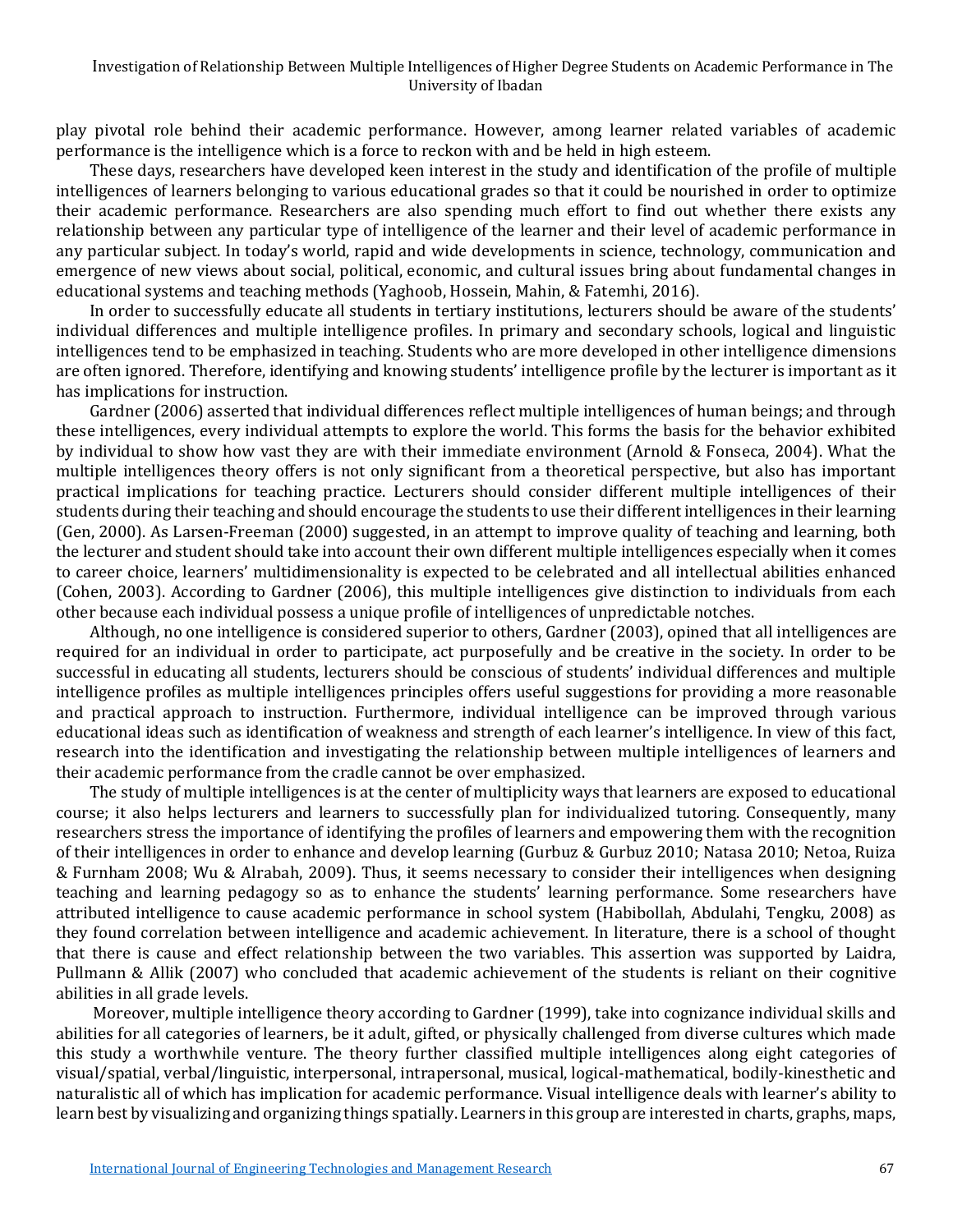tables, illustrations, art, puzzles and anything that is eye catching. Learners' who are strong in visual-spatial intelligence are also good in visualizing things.

Verbal Linguistic intelligence deals with learner's interest in language such as, interest in speaking, writing, reading and listening. The learners' who are strong in verbal -linguistic intelligence are able to use words while they are writing and speaking. These learners' are typically very good at writing stories, memorizing information and reading. Mathematical or Logical intelligence deals with learner's ability to show an aptitude for numbers, reasoning and problem solving. Learners' who are good in logical-mathematical intelligence are also good at reasoning, recognizing patterns and logically understand and analyze problems. These individuals prefer to think conceptually about numbers, relationships and patterns (Gardner, 2006). Bodily Kinesthetic intelligence deals with learner's experience through activity like games, movement, and hands-on tasks building. Those learners' who have high bodily-kinesthetic intelligence are said to be good at body movement, performing actions and physical control. Musical Rhythmic intelligence deals with learner's musical ability. Learners' who have strong musical intelligence are good at thinking in patterns, rhythms and sound. Interpersonal intelligence deals with learner's communication styles and understanding of feelings of other people. They learn through cooperative learning in groups and they are leaders among their groups. They are good at understanding and interacting with other people. Intrapersonal intelligence deals with learners' awareness of their feelings, emotions and motivation (Gray, 2007). Naturalist intelligence deals with learner's interest towards outdoors activities, animals and field trips (Weiten, 2001). It has been observed that the traditional classroom in our tertiary institutions has not explored the efficiency of these intelligences for improved academic performance.

The inculcation of academic knowledge, skills, abilities and proficiency among the individuals is enhanced through learning and academic performance. Academic performance is one of the most outstanding indicators through which students can demonstrate their competencies and capabilities and its effectiveness by increasing learning toward improvement of performance. There are many factors that can contribute to the academic performance of individual in schools as this determines their future goals and the career opportunities that will be opened to them in the tertiary institutions. These factors include but not limited to individual differences, multiple intelligence, class participation, assignment completion, effective teaching-learning strategy, school type, order of birth in the family, family size and income among others (Nyagosia, 2011).

The size of the family is a potent factor that contributes to the academic performance of an individual. In a nuclear family, there is more attention to provide for the needs and resources of their children to make learning meaningful as less cost will be involved and enhancement of appropriate livelihood will be assured. This will contribute to growth and development. Whereas, according to Ogunsola, Osuolale, & Ojo (2014), in a large family, meeting the needs of the children become a herculean task as most needs and requirements for the enhancement of academic performance of the children may not be guaranteed as a result of competing time for job, high cost of living and adequate monitoring on the part of the parents. All these will be detrimental to the academic performance of the child. With more children and limited income, it usually becomes difficult to meet the requirements of every child in the family.

Another factor considered in this paper is the problem of family income. Maina (2010) opined that poverty is one major obstacle within the course of academic performance. When a family per capita income is very low, catching up with the requirements of good living become difficult and this will affect diet and nutrition, health, educational and school requirements. Invariably, failure to meet the required standard of living will go a long way on the performance of the student academically as they will not be able to improve on their grades. Few studies had been carried out on multiple intelligences but there is dearth of study that evaluates the relationship between multiple intelligence profile of higher degree students and academic performance in the context of University students in Nigeria. This study was carried out to investigate the relationship of multiple intelligences on academic performance of higher degree students of University of Ibadan. Two research questions were raised and answered and three hypotheses were formulated and tested in this study. The research questions and hypotheses are:

Research Question 1: What is the profile of higher degree students multiple intelligence in the University of Ibadan?

Research Question 2: What is the level of multiple intelligences of higher degree students of the University of Ibadan?

H<sub>01</sub>: There is no significant relationship between multiple intelligence and academic performance of higher degree students of the University of Ibadan.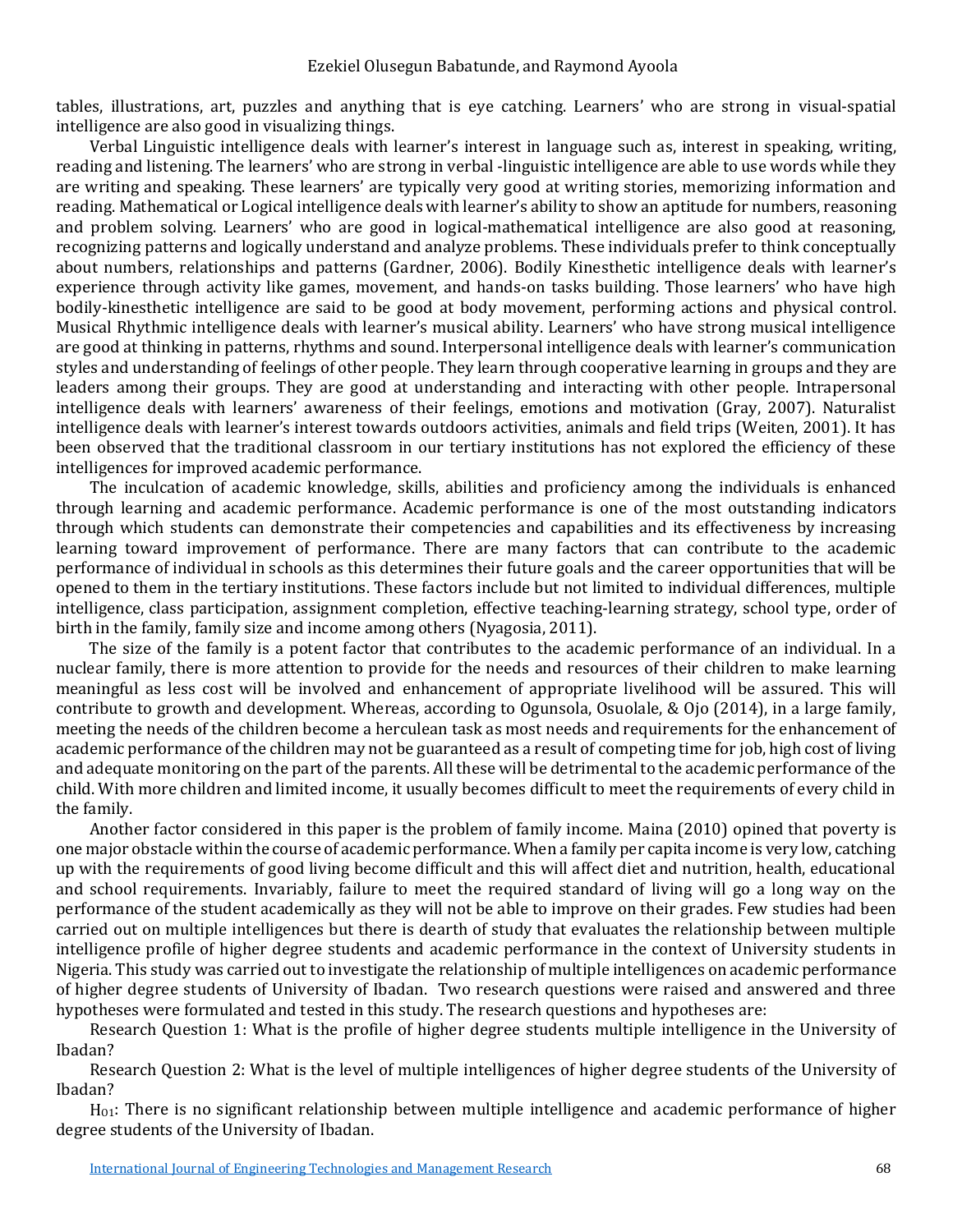HO2: There is no significant relationship between level of multiple intelligence, profile and academic performance of higher degree student of University of Ibadan.

 $H<sub>03</sub>$ : There is no significant correlation between multiple intelligences and academic performance of higher degree student of University of Ibadan.

#### **2. METHODOLOGY**

The study adopted a descriptive correlation study. Participants were drawn from among the Master's degree student in all the faculties of the University of Ibadan. Proportionate to size sampling technique was used to randomly select three hundred and thirty (330) higher degree students that participated in the study. Three validated instruments: Simple Multiple Intelligence Inventory developed by Gardner consisting of 80 items and 8 subscales was adopted as research instrument. This inventory is a standardized inventory, describing Gardner's eight multiple intelligences. There are ten items in each of the sub-scales to measure the intelligences. The instrument demonstrated strong reliability (0.86 the lowest one and 0.92 the highest) between the categories of the items in the sub-scales. The revalidated overall instrument yielded a Cronbach Alpha coefficient of 0.89. Multiple intelligence level of higher degree students' questionnaire (MILHDSQ) with reliability coefficient of 0.87 using a questionnaire designed on a 5-point Likert scale was used to measure the multiple intelligence level of the students. The following scales were used to interpret the level of multiple intelligences: 4.50-5.00, very much high; 3.50-4.49, very high; 2.50-3.49, average; 1.50-2.49, low and 1.00-1.49, very low. For the measurement of academic performance, the results of the first and second semesters were taken as students 'achievement score. Data collected was analyzed using frequency count, percentage distribution, weighted mean, and inferential statistics of chi-square set at 0.05 level of significance.

## **3. RESULTS**

|                                                             | Profile              |           |            |
|-------------------------------------------------------------|----------------------|-----------|------------|
|                                                             |                      | Frequency | Percentage |
|                                                             | 19-21                | 53        | 16.1       |
| Age                                                         | 22-24                | 237       | 71.8       |
| Gender<br>Family monthly income<br>Order of birth in family | 25 and above         | 40        | 12.1       |
|                                                             | Male                 | 140       | 42.4       |
|                                                             | Female               | 190       | 57.6       |
|                                                             | 50,000 and below     | 218       | 66.1       |
|                                                             | 51,000-99,000        | 90        | 27.3       |
|                                                             | 100,000 and above    | 22        | 6.6        |
|                                                             | 1 <sup>st</sup> born | 144       | 43.6       |
|                                                             | 2 <sup>nd</sup> born | 96        | 29.1       |
|                                                             | Last born            | 90        | 27.3       |

**Table 1:** Profile of the respondents by demographic data

Table 1 shows the profile of the respondents. The respondents' age ranges from 19 years old and below to 25 years and above. Two-hundred and thirty-seven or 71.8% have ages ranging from 22-24 years old while only 16.1% and 18.1% are below 19 years and 25 years and above respectively. The table also revealed a slight difference along gender as indicated by the respective percentages of 42.4 (males) and 57.6 (females). Along their monthly family income, two-hundred and eighteen or 66.1% have an income of N50,000 and below; followed by 90(27.3%) with an income of ranging from N51,000 to N99,000.00. Majority of the respondents 144(43.6%) are first born, followed by the 2nd born (29.1%) and last born (27.3%) respectively. This result indicates that almost every parent will want to train their first born so as to serve as role model to other children in the family and therefore is not surprising to have this result.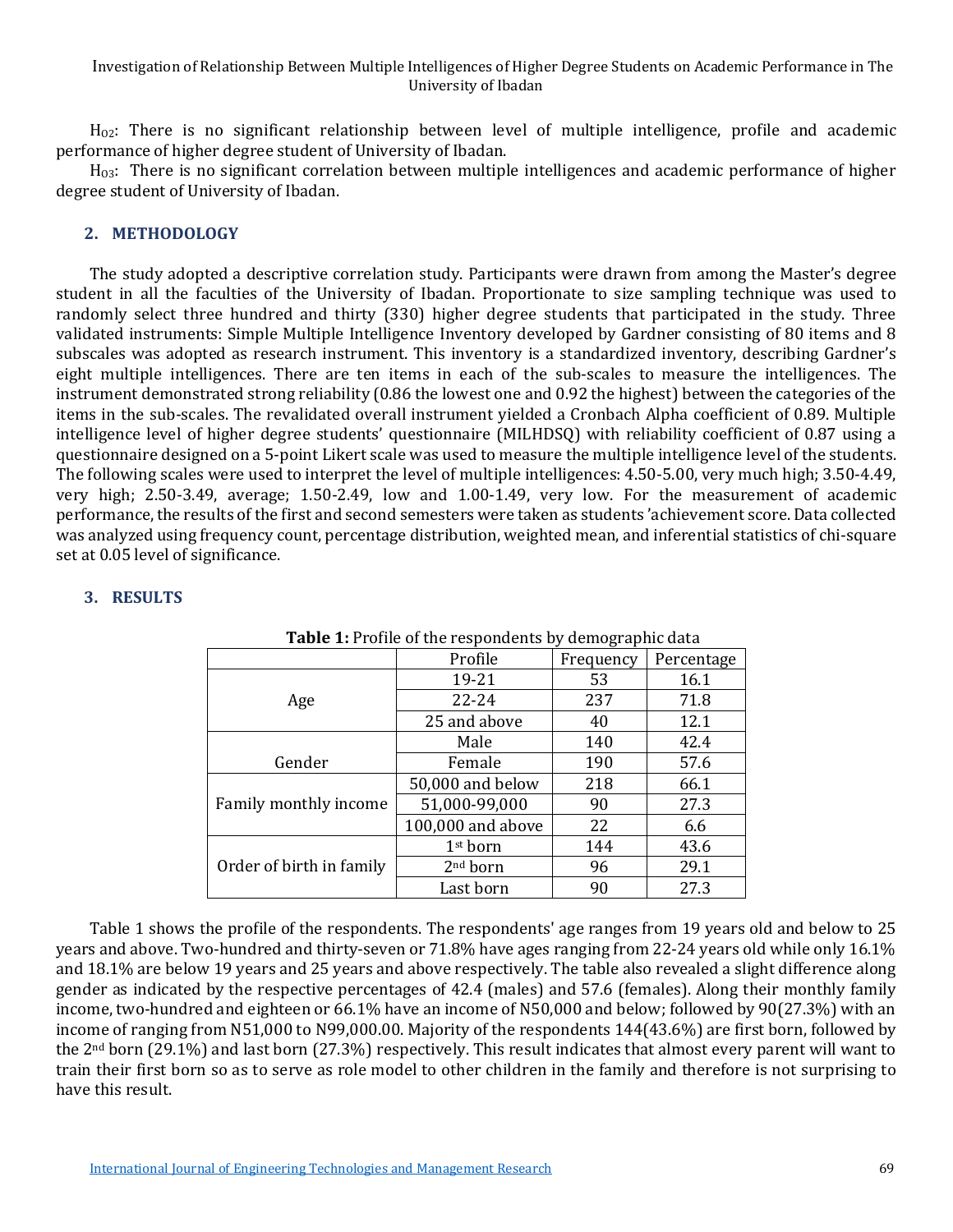#### Ezekiel Olusegun Babatunde, and Raymond Ayoola

| Multiple Intelligences            | Weighted Mean (Xw) | Descriptive Equivalent |
|-----------------------------------|--------------------|------------------------|
| Visual intelligence               | 4.53               | Very much high         |
| Linguistic intelligence           | 4.32               | Very high              |
| Musical intelligence              | 4.46               | Very high              |
| Interpersonal intelligence        | 4.57               | Very much high         |
| Intrapersonal intelligence        | 3.56               | Average                |
| Bodily-Kinesthetic intelligence   | 3.88               | Average                |
| Logical-Mathematical intelligence | 4.82               | Very much high         |
| Naturalistic intelligence         | 4.45               | Very high              |
| Overall Mean                      | 4.34               | Very high              |
|                                   |                    |                        |

**Table 2:** Summary of level of Multiple Intelligence of Higher Degree Students

Table 2 presented the summary of level of higher degree student multiple intelligences. From the table, higher degree students of the University of Ibadan showed very high level of multiple intelligences in the overall mean of 4.34. From the table, the students demonstrated very much high intelligence in Logical-mathematical (Xw=4.82), interpersonal (Xw=4.57) and visual (Xw=4.53). Moreover, the table revealed very high intelligence along Musical (Xw=4.46), Naturalistic (Xw=4.45) and Linguistic (Xw=4.32). It is in the area of Bodily-kinesthetic (Xw=3.88) and Intrapersonal (Xw=3.56) intelligences that the students demonstrated average intelligence. The results indicate that students learn best through logical-mathematical, interpersonal and visual. Students that display such intelligence show an aptitude for numbers, reasoning and problem solving as well as recognizing patterns and logically understand and analyze problems. In addition, they learn by understanding and interacting with other people and by visualizing and organizing things spatially. This result may not be unconnected with and justified by the vision of the University to be a world class citadel of knowledge as reflected in the admission criteria of a new student.

| <b>INTELLIGENCES</b> | <b>PROFILE</b>  |       |                 |       |                        |       |                      |       |                      |       |
|----------------------|-----------------|-------|-----------------|-------|------------------------|-------|----------------------|-------|----------------------|-------|
|                      | Age             |       | Gender          |       | <b>Family position</b> |       | <b>Family Income</b> |       | Academic Performance |       |
|                      | $\mathcal{H}^2$ | Prob  | $\mathcal{H}^2$ | Prob  | $\varkappa^2$          | Prob  | $\varkappa^2$        | Prob  | $\mathcal{H}^2$      | Prob  |
| Logical              | 6.980           | 0.323 | 1.094           | 0.778 | 3.601                  | 0.308 | 3.428                | 0.945 | $8.143*$             | 0.043 |
| Bodily-kines         | 5.545           | 0.792 | 3.394           | 0.494 | 7.908                  | 0.095 | 8.228                | 0.767 | 1.273                | 0.866 |
| Visual               | 7.872           | 0.446 | 4.362           | 0.359 | 1.940                  | 0.747 | 13.079               | 0.363 | 4.889                | 0.299 |
| Musical              | 6.973           | 0.540 | 6.328           | 0.176 | 1.669                  | 0.796 | 16.983               | 0.150 | 4.260                | 0.372 |
| Interpersonal        | 10.214          | 0.250 | 4.276           | 0.370 | 1.620                  | 0.805 | 10.207               | 0.598 | 2.626                | 0.622 |
| Intrapersonal        | 9.715           | 0.423 | 2.908           | 0.573 | 2.805                  | 0.591 | 20.050               | 0.066 | 19.25*               | 0.001 |
| Naturalistic         | 6.280           | 0.393 | 2.700           | 0.440 | 0.562                  | 0.562 | 5.413                | 0.797 | 4.640                | 0.200 |
| Linguistic           | $16.954*$       | 0.031 | 3.916           | 0.417 | 1.436                  | 0.838 | 10.703               | 0.555 | 2.005                | 0.735 |

**Table 3:** Relationship between level of multiple intelligences, profile and academic performance

This study tested if there exist a significant relationship between the level of multiple intelligences, profile and the academic performance of the higher degree students of University of Ibadan using chi-square at 0.05 level of significance. Table 3 shows that level of logical (8.143<0.05) and intrapersonal (19.252<0.05) intelligences are related to academic performance. Linguistic intelligence is dependent on age (16.954<0.05). Every other level of intelligence is not related to academic performance. However, generally, the age of the respondents has no bearing on the level of multiple intelligences except linguistic intelligence. From the table, it could also be seen that there is no relationship between gender and level of logical-mathematical, visual, bodily-kinesthetic, musical, interpersonal, intrapersonal, naturalistic and linguistic which are shown by the **ϰ<sup>2</sup>** of 1.094, 3.394, 4.362, 6.328, 4.276, 2.908, 2.700 and 3.916 respectively. The results showed that all the levels are higher than the set probabilities of 0.05 signifying no significant relationship with academic performance. Furthermore, visual, bodily-kinesthetic, musical, interpersonal, naturalistic and linguistic has no significance relationship with academic performance the data is analyzed using chi-square test Each of the computed **ϰ<sup>2</sup>** have probabilities >0.05. This implies that all except logical and intrapersonal level of intelligences has no bearing on academic performance.

[International Journal of Engineering Technologies and Management Research](https://www.granthaalayahpublication.org/ijetmr-ojms/index.php/ijetmr) 70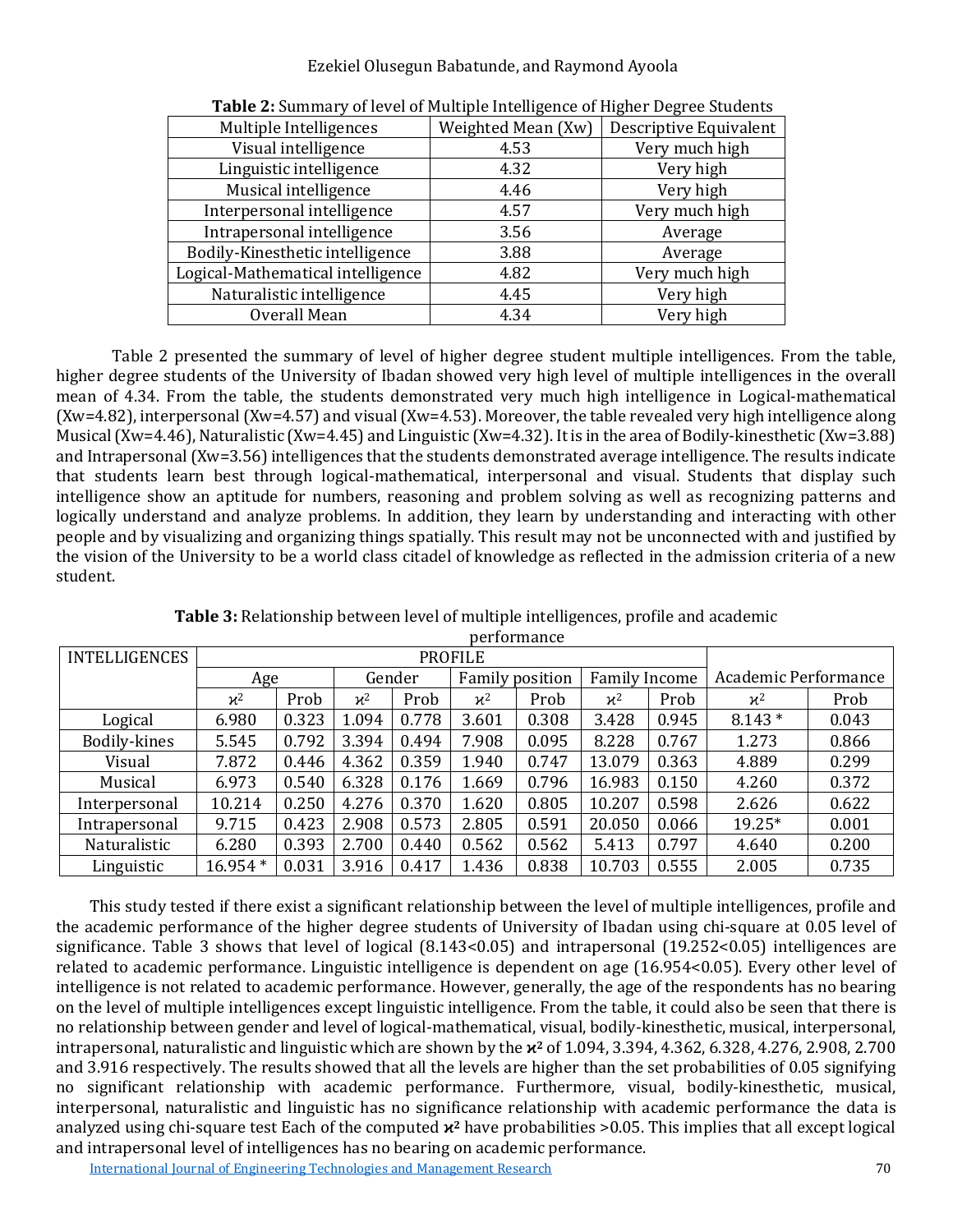|                      | Lin | Logical | Visual | <b>Bodily</b> | Musical | Inter Intra | Natural | AP  |
|----------------------|-----|---------|--------|---------------|---------|-------------|---------|-----|
| Linguistic           | .30 |         |        |               |         |             |         |     |
| Logical              | .39 | .45     |        |               |         |             |         |     |
| Visual               | .38 | .48     | .41    |               |         |             |         |     |
| Bodily-Kinesthetic   | .30 | .37     | .27    | .30           |         |             |         |     |
| Musical              | .45 | .38     | .39    | .32           | .32     |             |         |     |
| Interpersonal        | .26 | .29     | .34    | .30           | .22     | .29         |         |     |
| Intrapersonal        | .23 | .24     | .29    | .35           | .24     | .25         |         |     |
| Natural              | .57 | .60     | .40    | .25           | .15     | .42         |         |     |
| Academic Performance | .61 | .72     | .25    | .20           | $-25$   | .35         | .22     | .65 |

**Table 4:** Correlation matrix of multiple intelligences and academic performance

Table 4 indicates the results of Inter scale correlation of the subscales of multiple Intelligence and academic performance. From this table it can be seen that academic performance has high correlation with Logical .72 and Linguistic .61; average correlation with Interpersonal. 46, and low correlation with intrapersonal .30, Spatial .25, Bodily .20, Natural .22, Musical -.25 respectively. On the basis of the inter correlations, it can be concluded that there is a positive correlation between multiple intelligences and academic achievement.

#### **4. DISCUSSION**

This study had examined the relationship between multiple intelligences and academic performance of higher degree students in the University of Ibadan. The result presented shows that more female than male participated in the study. This result is in agreement with Pérez, Lescano, Heredia, Zalazar, Furlan, and Martínez, (2011) in their study of relationship between multiple intelligences, motor competence and academic achievement where there are more female than male but not in agreement with the study of Rivera (2010) where male were predominant. The result of this study is in tandem with the result of Islam (2015) where logical-mathematical, visual and intrapersonal intelligences were the predominant intelligences of high achiever students. It also support the findings of Ahvan and Pour (2016) revealed that logical-mathematical, visual-spatial, verbal-linguistic, intrapersonal intelligences has positive relationship with test scores but did not in agreement with the findings of Kandeel (2016) that showed no specific intelligence for higher achievers.

Furthermore, the study supports Muthusami (2013) who opined that a positive relationship exists between multiple intelligence and academic achievement. In addition, it also supports the findings of Saadatmanesh (2014) that showed relationship between the students 'combination of multiple intelligences and their final English achievement scores. However, the result of this study disagrees with the result of Hajhashemi (2012) that submitted no significant relationship between the two variables of multiple intelligences and reading scores of the students. This study had also shown that there is higher mean score between multiple intelligences and academic achievement in support of the findings of Mojgan, Zeraatian, Hosseini, Naseripour, and Pazooki (2018). Similarly, it was evident in the result that logical and intrapersonal intelligences were correlated with academic performance whereas the remaining six does not in support of Batulayan (2001) submission in his study of 310 sixth grade pupils in Northern Luzon Mission.

#### **5. CONCLUSION AND RECOMMENDATION**

The study provided evidence that the logical and linguistic intelligences are the student's most frequent intelligence and the musical intelligence is the students' least frequent intelligence. This could be due to the opportunities and environment that is available in which students are exposed to for the nourishment of intelligence. It is quite possible that logical and linguistic intelligences might have been developed due to the environment available to the learner, and musical and other intelligences might have remained underdeveloped or moderately developed because encouraging environment was not available to them. This study also demonstrated very much high intelligence in Logical-mathematical, interpersonal and visual intelligences but only average in bodily-